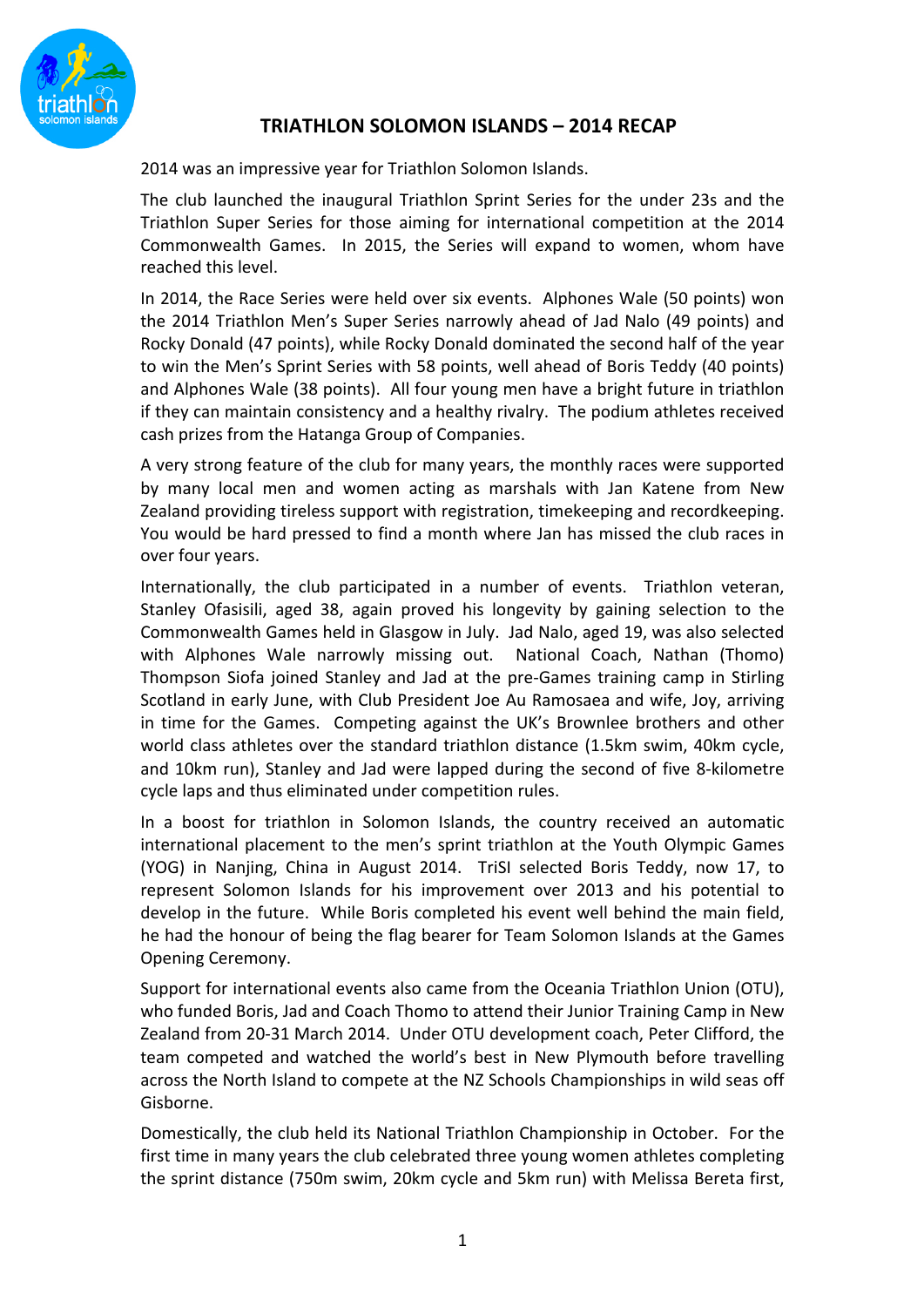

followed by Andriana Tukuvia and Mary Maria, all from Mataniko village in Guadalcanal. This is a significant achievement for the women, whom with the support of their parents, senior athletes and Coach Thomo, have improved dramatically in the past 12 months and put themselves in contention to represent Solomon Islands at the 2015 Pacific Games in Papua New Guinea. Rocky Donald again proved unbeatable by winning the Men's Championship with Boris Teddy, second and Alphones Wale, third.

For the first time, the club held the Kakambona Ocean Swim Classic in November. The initiative of Alice MacDonald and Andrew Piper, the Ocean Swim is planned as an annual event in future years. Alphones Wale won the men's 1km event just seconds ahead of Albert, with expat, Caroline McGregor winning the women's 1km race closely followed by Andriana Tukuvia. As is the tradition at TriSI, shorter races were held for junior athletes and for pikinini (children) resulting in a record turnout.

The year was not without its setbacks. Monthly competitions were cancelled in January due to heavy rain and in April the devastating flash floods washed away bridges and roads along the triathlon course west of Honiara and closed the beach with debris and rubbish. Tragically, local friends and long-time supporters of the club, Godfrey and Margaret Eric, lost a family member, and many were without housing, running water and food sources for weeks or months. However, the strength of Solomon Island character was shown when it truly mattered. With the town cut in two for days, expats provided water and food relief to those affected particularly at Mataniko and Kakambona, while some time later selection races were restored with permission from the local community. The club's resilience was again tested later in the year after TriSI lost access to its home at Kakambona due to a landowner dispute. Senior members were able to negotiate access for training and racing at a neighbouring beach and while monthly races were cancelled from May to August they returned again from September to November.

On the up side, local senior members worked hard in 2015 to take on club governance responsibilities. With expat support, Coach Thomo learnt how to put together the annual events program with fair, transparent and prospective selection processes taking into account international competition. He also bolstered the club's relationship with the national Olympic sports body, NOCSI. In 2014, he drafted a number media releases around significant club events and established contacts with print and radio media in Honiara. The positive press was a factor leading to some commercial sponsorship for the club later in the year from Honiara Hardware, the Hatanga Group and others.

With the support of the club's Management Committee and a committed expat group, senior members took on key functions of the club with Thomo (Coaching and Media), Thomo and Leban Lokata (Sports Development, Sponsorship and Fundraising), Thomo, Leban and George Billy (Equipment) and Stanley Ofasisili and Jad Nalo (Bike maintenance). Local capacity is also being developed in Treasurer and financial management functions and budgeting skills and the preparation of funding applications to international sporting organisations.

In 2014, TriSI received a range of cash and in-kind support from its expat members and friends. Following fundraising initiatives at the start of year, expats contributed